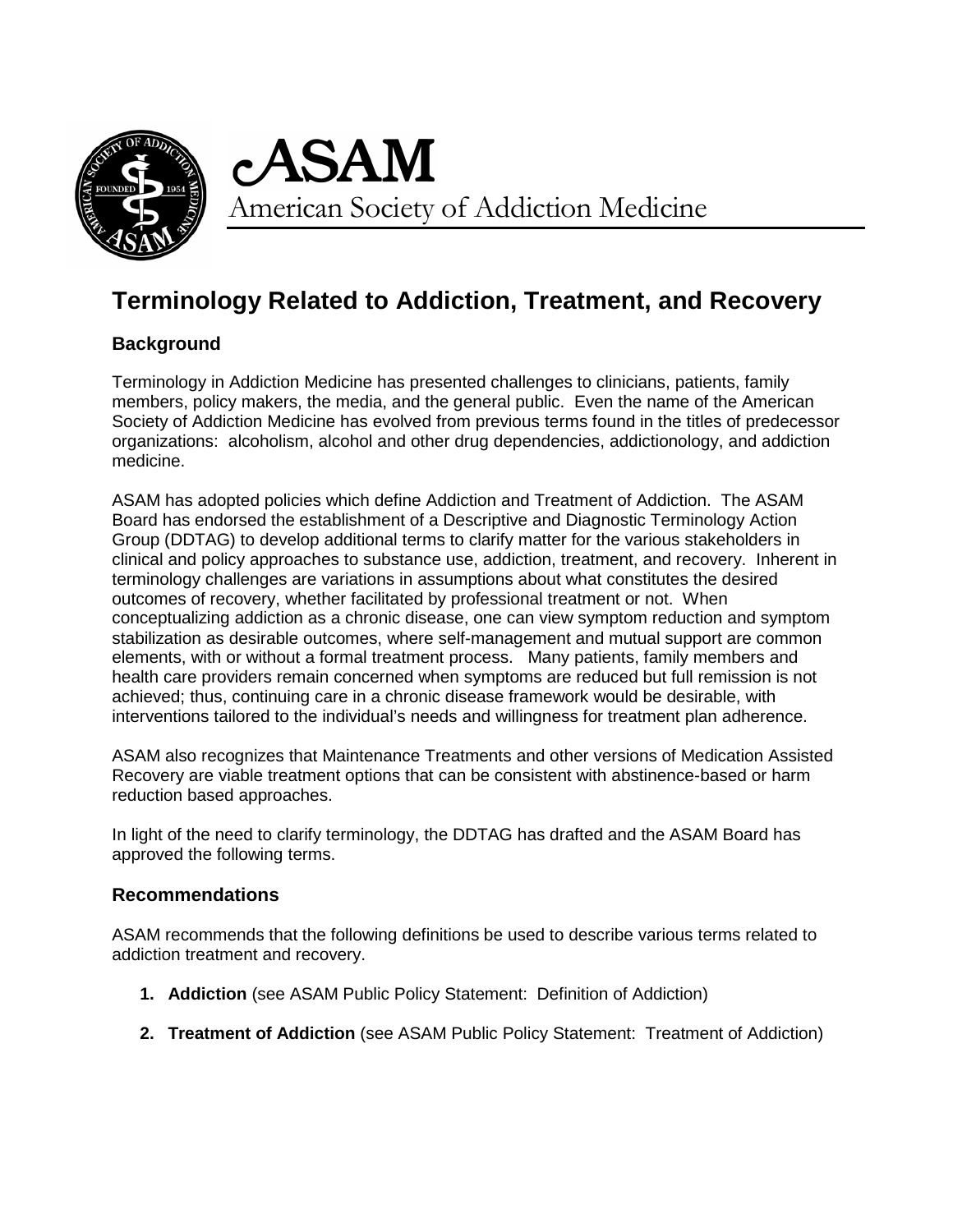# **3. Recovery**

A process of sustained action that addresses the biological, psychological, social and spiritual disturbances inherent in addiction. Recovery aims to improve the quality of life by seeking balance and healing in all aspects of health and wellness, while addressing an individual's consistent pursuit of abstinence, impairment in behavioral control, dealing with cravings, recognizing problems in one's behaviors and interpersonal relationships, and dealing more effectively with emotional responses.

An individual's recovery actions lead to reversal of negative, self-defeating internal processes and behaviors, allowing healing of relationships with self and others. The concepts of acceptance and surrender are also useful in this process. Since some prescribed and non-prescribed medications can interfere with recovery, it would be prudent to consult with an Addiction Specialist Physician in selected cases.

# **4. Remission**

A state of wellness where there is an abatement of signs and symptoms that characterize active addiction. Many individuals in a state remission state remain actively engaged in the process of recovery. Reduction in signs or symptoms constitutes improvement in a disease state, but remission involves a return to a level of functioning that is free of active symptoms and/or is marked by stability in the chronic signs and symptoms that characterize active addiction.

# **5. Relapse**

A process in which an individual who has established abstinence or sobriety experiences recurrence of signs and symptoms of active addiction, often including resumption of the pathological pursuit of reward and/or relief through the use of substances and other behaviors. When in relapse, there is often disengagement from recovery activities. Relapse can be triggered by exposure to rewarding substances and behaviors, by exposure to environmental cues to use, and by exposure to emotional stressors that trigger heightened activity in brain stress circuits. The event of using or acting out is the latter part of the process, which can be prevented by early intervention.

## **6. Abstinence**

Intentional and consistent restraint from the pathological pursuit of reward and/or relief that involves the use of substances and other behaviors. These behaviors may involve, but are not necessarily limited to, gambling, video gaming, spending, compulsive eating, compulsive exercise, or compulsive sexual behaviors.

### **7. Sobriety**

A state of sustained abstinence with a clear commitment to and active seeking of balance in the biological, psychological, social and spiritual aspects of an individual's health and wellness that were previously compromised by active addiction.

## **8. Craving**

A state of desire to use substances or engage in addictive behaviors, experienced as a physical or emotional need for reward and/or relief.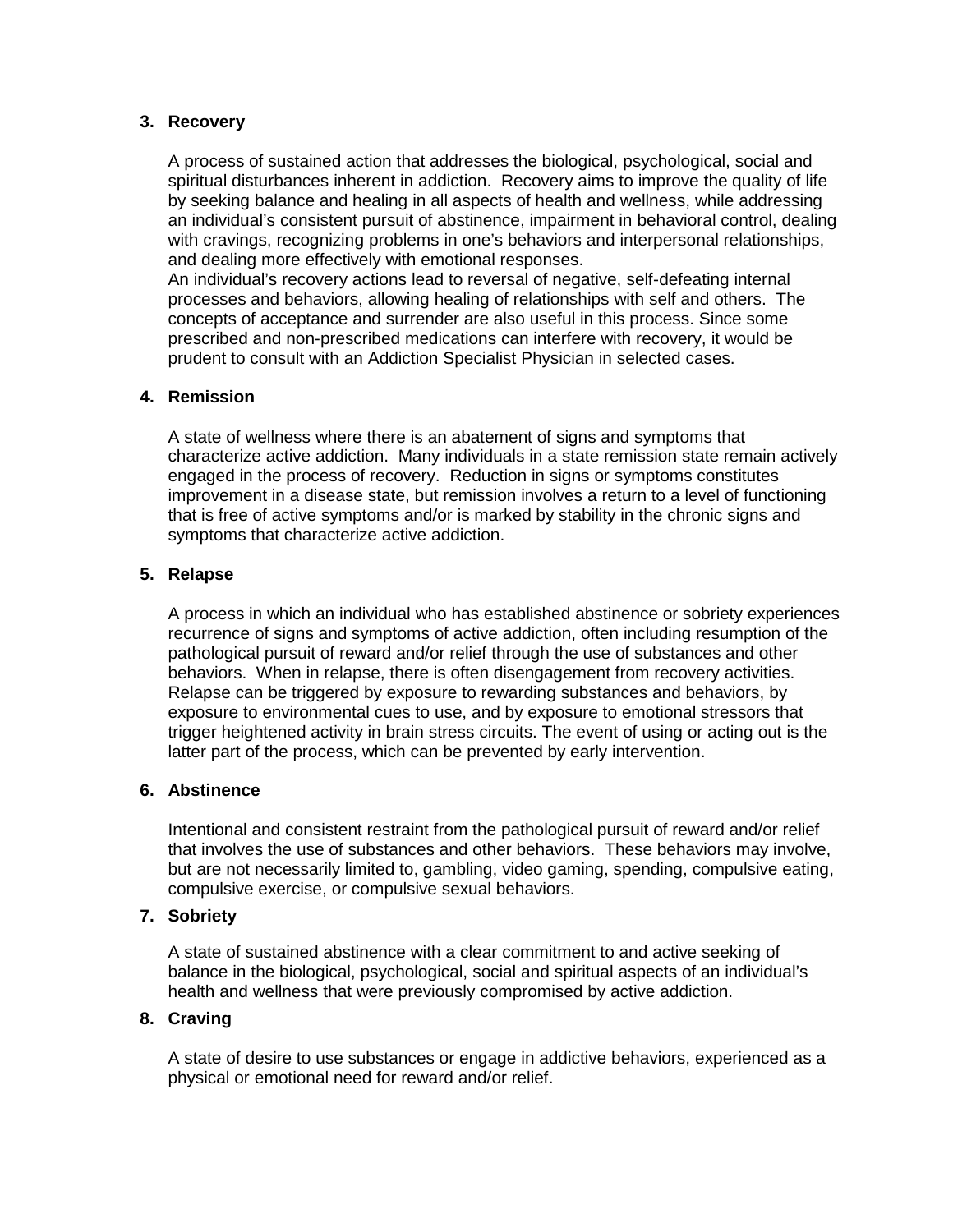Craving generally refers to conscious craving, involving subjective awareness of preoccupations or even obsessional thoughts to impulsively or compulsively seek reward and/or relief through substance use and other behaviors. Some have also hypothesized the existence of unconscious craving, in which motivation and drive are increased as part of the neurobiology of addiction. Craving may perpetuate active addiction or lead to relapse in an individual who has been in remission.

# **9. Maintenance Treatments**

Pharmacotherapy on a consistent schedule for persons with addiction, usually with an agonist or partial agonist, which mitigates against the pathological pursuit of reward and/or relief and allows for remission of overt addiction-related problems. Maintenance Treatments of addiction are associated with the development of a pharmacological steady-state such that addictive substances are no longer sought for reward and/or relief. Maintenance Treatments of addiction are also designed to mitigate against the risk of overdose. Depending on the circumstances of a given case, a care plan including Maintenance Treatments can be time-limited or can remain in place lifelong. Integration of pharmacotherapy via Maintenance Treatments with psychosocial treatments generally is associated with the best clinical results. Maintenance Treatments can be part of an individual's treatment plan in abstinence-based recovery activities or can be a part of harm reduction strategies.

# **10. Harm Reduction**

A treatment and prevention approach that encompasses individual and public health needs, aiming to decrease the health and socio-economic costs and consequences of addiction-related problems, especially medical complications and transmission of infectious diseases, without necessarily requiring abstinence.

Abstinence-based treatment approaches are themselves a part of comprehensive Harm Reduction strategies. A range of recovery activities may be included in every Harm Reduction strategy.

# **11. Medication Assisted Recovery (MAR)**

A transitional term to help the general public, recipients of health care services, and professional health care service providers understand that pharmacotherapy can be helpful in supporting recovery. The manifestations of addiction-related problems are addressed in their biological, psychological, social and spiritual dimensions during addiction treatment, in treatment approaches that are abstinence-based, and in treatment approaches that are harm-reduction-based. MAR is one component of the treatment and recovery process.

**Medication Assisted Treatment (MAT)**, another variation on the concept of MAR, may involve pharmacotherapy alone. It is essential that addiction treatment and recovery approaches address the various aspects of biological, psychological, social and spiritual dimensions for optimum health and wellness. It is hoped that as the public and professionals recognize that recovery and treatment need to be holistic, appropriate pharmacotherapy would be well accepted as part of treatment and recovery, such that the terms MAR and MAT would be deemed unnecessary.